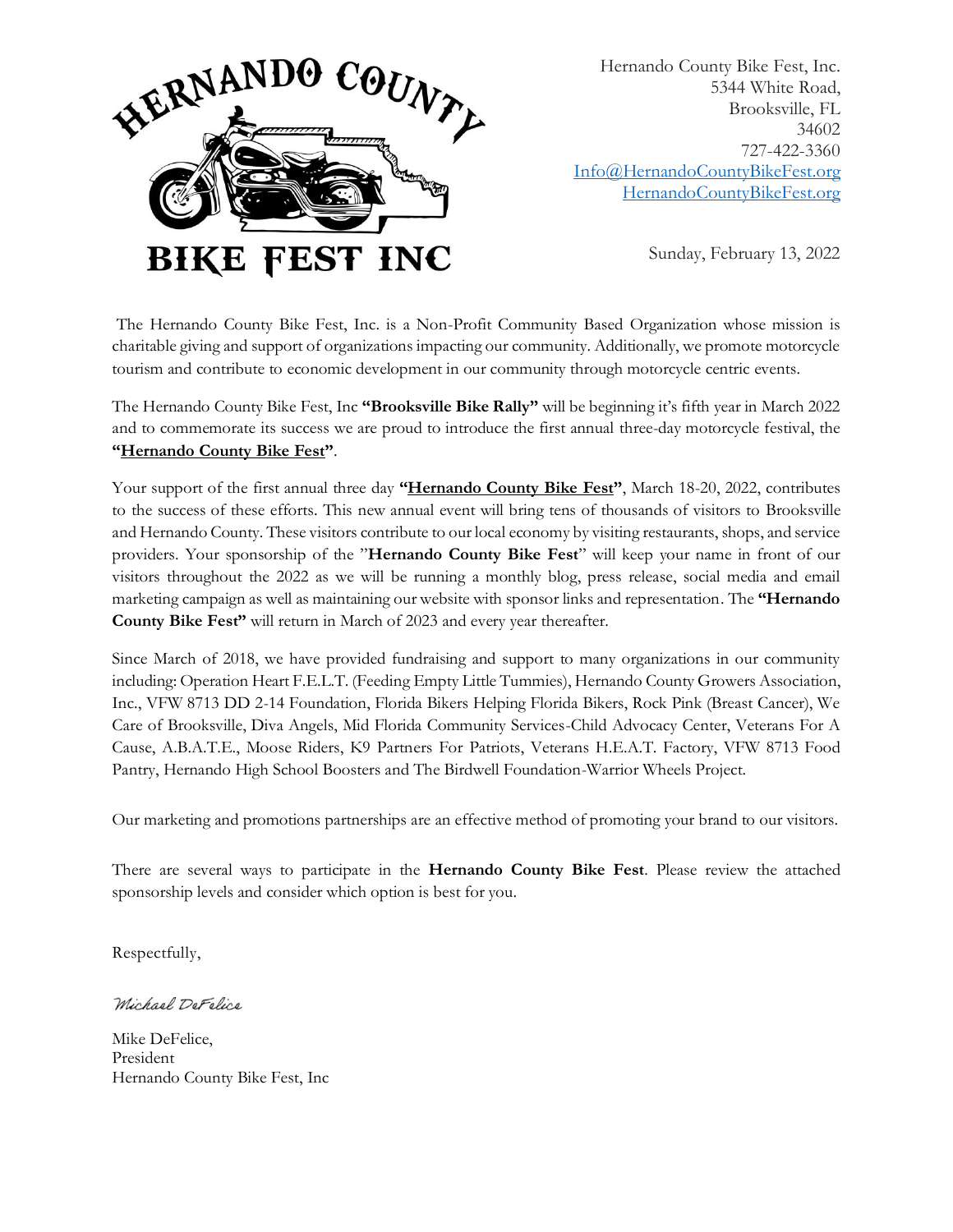#### **Advertising Sponsorships:**

### **Platinum Advertising Sponsor (\$15,000) – Lowman Law Firm ("Presented by") – SOLD!**

- Sponsor name displayed in the center of all print/digital media.
- Recognition in all radio promotions.
- 6 three-day VIP admissions (complimentary food and beverage, limited entry seating immediately in front of stage)
- $\bullet$  10'x 40' Booth space at main venue (Hernando Park, Brooksville, FL)
- 10'x 10' booth space at every satellite venue.
- Signage with sponsor name and logo displayed at every venue.
- Special recognition during event.
- A framed letter certificate of recognition
- Facebook event "Host" invitation.

## **Gold Advertising Sponsor (\$10,000) – Tampa Bay Times, Crystal Harley Davidson, Leadfoot City, Print Shack – SOLD!**

- Sponsor name displayed on all print/ digital media.
- Recognition in all radio promotions.
- 4 three-day VIP admissions (complimentary food and beverage, limited entry seating immediately in front of stage)
- 10'x 30' Booth space at main venue (Hernando Park, Brooksville, FL)
- $10'x$  10' booth space at five additional satellite venues.
- Signage with sponsor name and logo displayed at every venue.
- Special recognition during event.
- A framed letter certificate of recognition
- Facebook event "Host" invitation.

## **Silver Advertising sponsor (\$5,000) – Hits 106, 96.7 Fox Classic Hits, Citrus 95.3, Z103.3, Citarella Termite and Pest Management – 2 remaining.**

- Sponsor name displayed on all print/digital media.
- Recognition in all radio promotions.
- 2 three-day VIP admissions (complimentary food and beverage, limited entry seating immediately in front of stage)
- 10'x 20' Booth space at main venue (Hernando Park, Brooksville, FL)
- 10'x 10' booth space at three satellite venues.
- Signage with sponsor name and logo displayed at every venue.
- Special recognition during event.
- A framed letter certificate of recognition
- Facebook event "Host" invitation.

#### **Bronze Advertising sponsor (\$2,500) – Brooksville Chiropractic, WCMI Orthopedic, Accent Carpet, Beverage 50, Florida's Adventure Coast, Hernando County Parks, City of Brooksville, Brooksville Main Street – 2 remaining.**

- Sponsor name displayed on all print/digital media.
- Recognition in all radio promotions.
- 2 three-day VIP admissions (complimentary food and beverage, limited entry seating immediately in front of stage)
- 10'x 10' Booth space at main venue (Hernando Park, Brooksville, FL)
- Special recognition during event.
- A framed letter certificate of recognition
- Facebook event "Host" invitation.

## **Contributing Advertising sponsor (\$1,000) – Gail Spada-Century 21 Realty – 9 remaining.**

- Sponsor name displayed on all digital media.
- 10'x10' Booth space at main venue (Hernando Park, Brooksville, FL)
- Special recognition during event.
- A framed letter certificate of recognition
- Facebook event "Host" invitation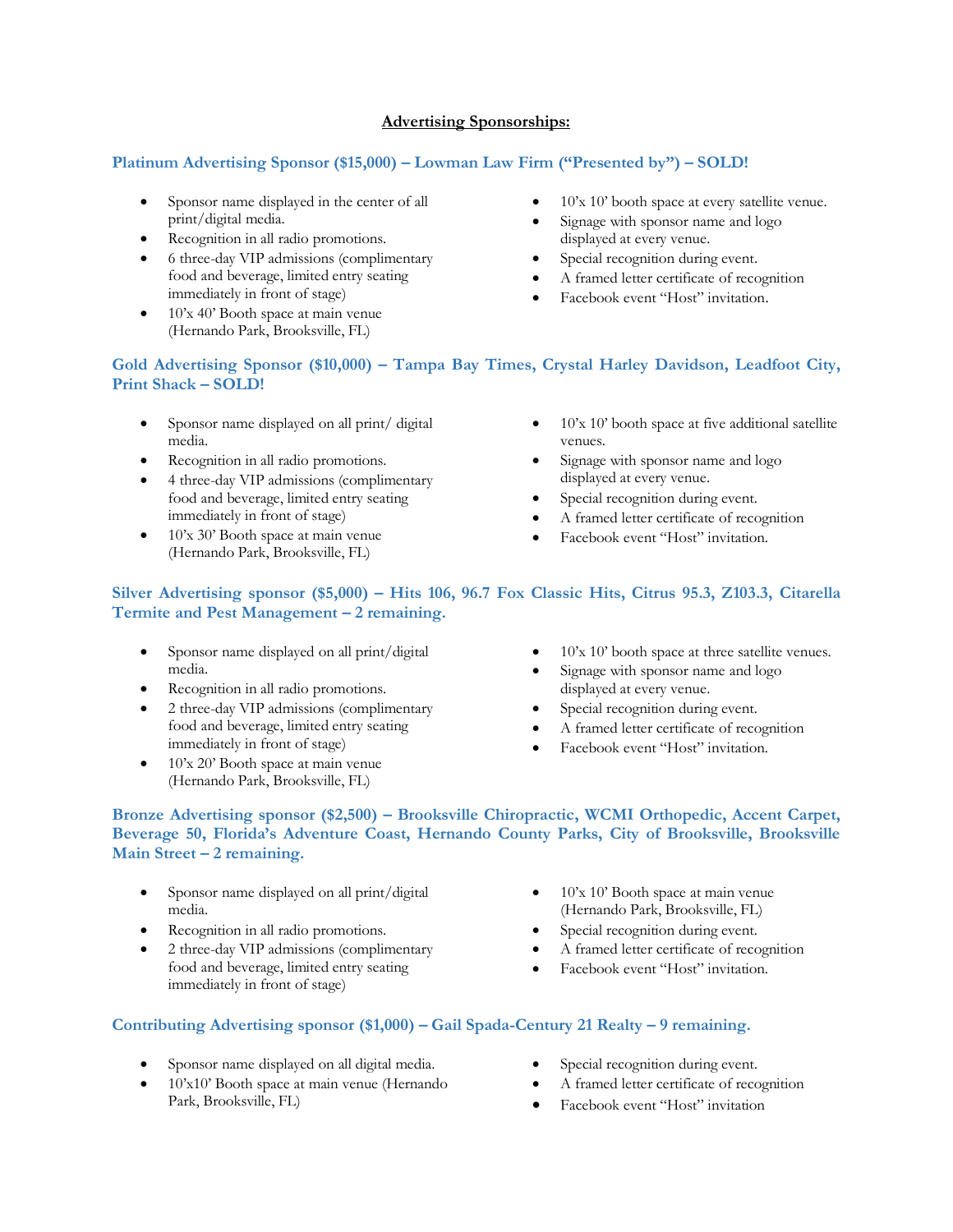## **Raffle and Lodging Sponsorships:**

## **Raffle and Prize items.**

- \$10-\$50 value
	- o Sponsor name/logo and link added to website, tagged Facebook post.
- \$51-\$100 value
	- o Sponsor name/logo and link added to website, boosted Facebook post, custom marketing email to all subscribers.
- \$101 or greater value
	- o Sponsor name/logo and link added to website, boosted Facebook post (20% value), custom marketing email to all subscribers, display of sponsor provided banner each event (3ft x 6ft max).

## **Lodging and Transportation Sponsor.**

- Official Lodging partner of the Hernando County Bike Fest
	- o Sponsor name/logo and link added to website, tagged Facebook post.
	- o Direct link for lodging reservations on the event website.
	- o Reserved "shuttle" stop parking at the main venue.
- Provide four comp/discount rooms for Friday night and Saturday night entertainer lodging.
- Provide "shuttle" service to from hotel main venue in order to minimize unnecessary attendee traffic and mitigate alcohol related accidents.
- Custom marketing email to all subscribers, display of sponsor provided banner each event (3ft x 6ft max).

o Sunday 10:00am – 1:00pm Special recognition during event.

• A framed letter certificate of recognition • Facebook event "Host" invitation for

## **Entertainment Sponsorships:**

## **VIP Food Sponsor – Discounted Catering Rates – 6 available**

- Entertainment slot.
	- o Friday 4:00pm 6:00pm.
	- o Friday 7:00pm 9:00pm.
	- o Saturday  $10:00$ am 12:00pm
	- o Saturday 1:00pm 5:00pm
	- o Saturday 7:00pm 9:00pm

# **Friday March 18th "Harold Jones Band" and "Never Stop Believin'" (Journey tribute band) (\$5,000)**

- Sponsor name displayed on main venue band schedule as "Presenter" an all print/digital media.
- Recognition in all radio promotions.
- 4 VIP admissions during your sponsored performance (complimentary food and beverage, limited entry seating immediately in front of stage)
- 10'x30' Booth space at main venue (Downton Brooksville, FL)
- Special recognition during event.

entertainment slot.

- A framed letter certificate of recognition
- Facebook event "Host" invitation for main event and a separate "Friday Night" branded event.

**Saturday March 19th "Randy McNeely" (\$750) – T-Mobile – SOLD!**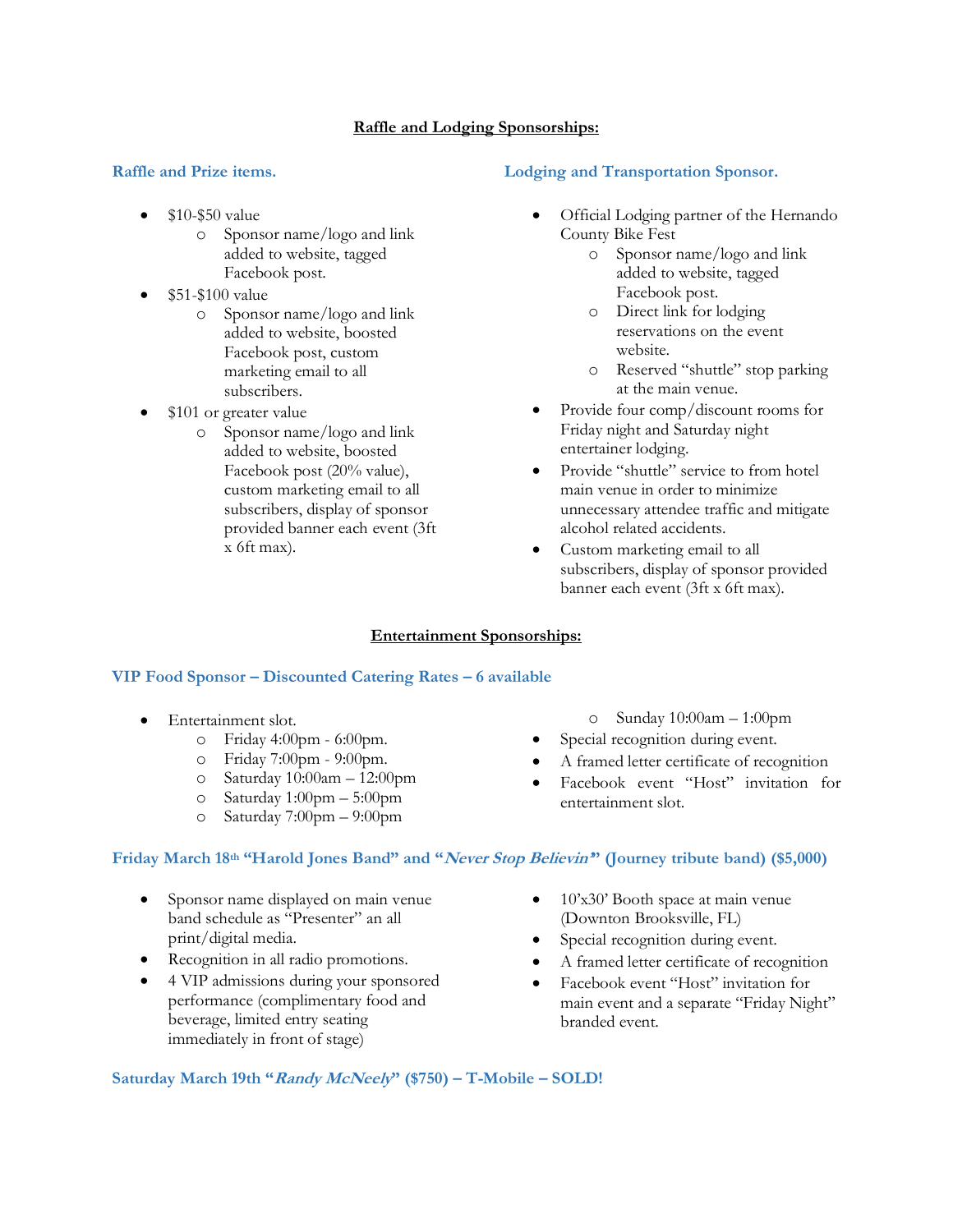- Sponsor name displayed on main venue band schedule as "Presenter" an all print/digital media.
- Recognition in all radio promotions.
- 2 VIP admissions during your sponsored performance (complimentary food and beverage, limited entry seating immediately in front of stage)

# **Saturday March 19th "Shawn & the Contenders – The Broken Hearts" (\$1,500)**

- Sponsor name displayed on main venue band schedule as "Presenter" an all print/digital media.
- Recognition in all radio promotions.
- 4 VIP admissions during your sponsored performance (complimentary food and beverage, limited entry seating immediately in front of stage)

## **Saturday March 19th "Hell's Bells" (AC/DC tribute band) (\$2,500)**

- Sponsor name displayed on main venue band schedule as "Presenter" an all print/digital media.
- Recognition in all radio promotions.
- 4 VIP admissions during your sponsored performance (complimentary food and beverage, limited entry seating immediately in front of stage)
- 10'x10' Booth space at main venue (Downtown Brooksville, FL)
- Special recognition during event.
- A framed letter certificate of recognition
- Facebook event "Host" invitation for main event and a separate "Friday Night" branded event.
- 10'x20' Booth space at main venue (Downtown Brooksville, FL)
- Special recognition during event.
- A framed letter certificate of recognition
- Facebook event "Host" invitation for main event and a separate "Saturday Morning" branded event.
- 10'x20' Booth space at main venue (Downtown Brooksville, FL)
- Special recognition during event.
- A framed letter certificate of recognition
- Facebook event "Host" invitation for main event and a separate "Saturday Afternoon" branded event.

## **Sunday March 19th "Wendy Rich & The Soul Shakers" (\$750) – T-Mobile – SOLD!**

- Sponsor name displayed on main venue band schedule as "Presenter" an all print/digital media.
- Recognition in all radio promotions.
- 2 VIP admissions during your sponsored performance (complimentary food and beverage, limited entry seating immediately in front of stage)
- $10x10$ ' Booth space at main venue (Downtown Brooksville, FL)
- Special recognition during event.
- A framed letter certificate of recognition
- Facebook event "Host" invitation for main event and a separate "Saturday Afternoon" branded event.